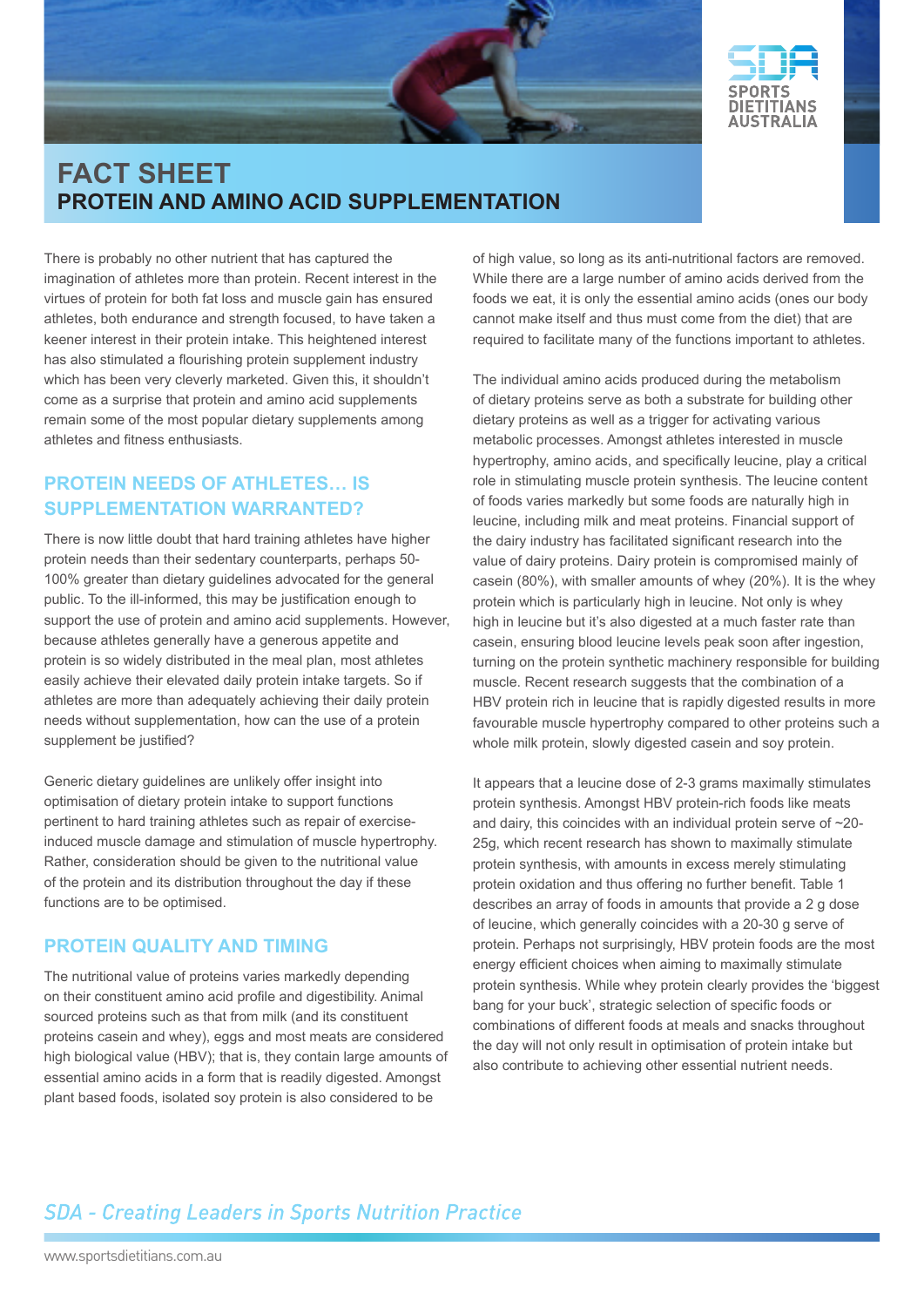



For example, each of the following selections provides 20- 30g of high quality protein without the need for special dietary supplements:

#### **Breakfast**

- 3 egg omelette
- Bowl of cereal with 250 ml of milk plus a tub of yoghurt
- Fruit smoothie with 250 ml low fat milk, fruit, honey & 30g skim milk powder

#### **Lunch**

- 60 g ham with 2 slices of cheese on sandwiches with salad **DINNER**
- 120 g piece (raw) of fat trimmed beef, skinless chicken or seafood

#### **Snack**

- Small tin of tuna on crackers with 1-2 slices cheese
- 600 ml flavoured milk
- 2 tubs of flavoured yoghurt

Recent research suggests there may be advantages to the inclusion of these HBV proteins in the acute post-exercise period when the body has a heightened sensitivity to dietary protein. While less is known about optimisation of protein intake outside of the immediate post-exercise period (upwards of 3 hours after exercise), it makes good sense to include a small serve of protein rich food at all meals and snacks throughout the day, as described in the examples above.

Given that appetite can be suppressed acutely post exercise, the use of a rapidly digested whey-derived protein supplement may be advocated post-exercise, especially among those athletes where a pleasant tasting, easily prepared shake at the training venue is more convenient. The decision to use a protein supplement during this time should be based on several issues relevant to the individual athlete, including their training load and goals, daily energy requirements, typical diet, appetite postexercise, budget available and general dietary intake. Outside of this period, athletes may be best advised to select small serves of high quality protein rich foods that will contribute to not only protein but also other nutrient goals.

#### **Protein supplements….. Hype or hot**

The range of protein and amino acid supplements available can be quite confronting… caseinate, whey protein concentrate, whey protein isolate, egg albumin and more recently hydrolysed

proteins as well as a wide range of individual and combination amino acid supplements. Protein supplements can be broadly classified according to their nutrient profile as either providing protein only (as a single protein source or a protein blend i.e. combination of several proteins) or a combination of protein and carbs with or without a range of proposed ergogenic ingredients such as creatine, specific amino acids and proposed fat metabolisers, plus vitamins and minerals. Protein-only supplements are typically 90% protein by weight, while those with added carbs can vary markedly with protein varying from as little at 10-15 g per 100g powder, to 50 or more grams. Use the guide below to better interpret the list of ingredients of commercially available protein powders:

• Whey Protein – HBV protein that is rapidly digested, comprising ~20% of dairy protein. Whey is rich in branched chain amino acids, especially leucine, the amino acid primarily responsible for stimulating protein synthesis. Recent evidence suggests that whey protein may offer greater satiety than other whole proteins, alluding to a potential role in weight loss as well as weight gain.

There are 3 main forms of whey protein:

- o Whey Protein Concentrate (WPC) Derived from the first filtering step in the production of whey protein isolate. Typically 70-80% protein by weight with small amounts of lactose (milk sugar) and fat. Cheaper than whey protein isolate
- o Whey Protein Isolate (WPI) Produced by further filtration of WPC, creating a powder that is ~90% protein by weight, with negligible amounts of carbs (lactose) and fat
- o Whey Protein Hydrolysate (WPH) Derived from WPC or WPI and characterised by shorter peptides or amino acid chains, supposedly resulting in even more rapid digestion and absorption, with an associated greater insulin response. Evidence to date is preliminary and conflicting. The process of hydrolysis ensures the powder is more expensive and bitter tasting.
- Casein or Calcium Caseinate HBV protein that makes up ~80% of the protein in milk. Casein clots in the acidic environment of the stomach, slowing digestion and delivery of amino acids to the body. Casein hydrolysates are also available, resulting in a more rapidly digested and absorbed protein.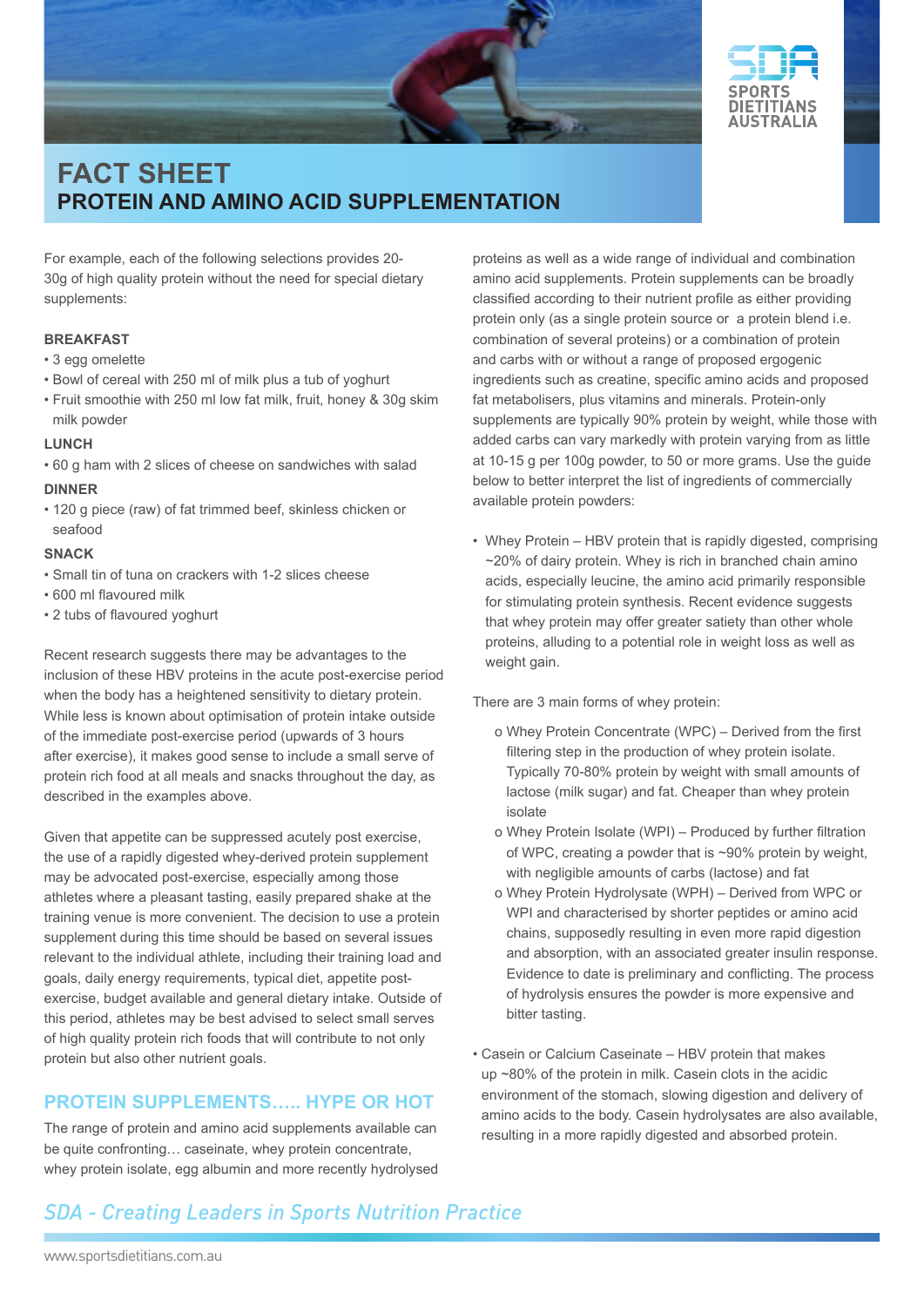



- Soy Protein HBV, rapidly digested protein. Some research suggests it may be preferentially utilised by the splanchnic system. As with whey, available as both a soy concentrate and soy isolate. Often used in mixed protein supplements, as well as protein bars as it is cheaper than whey. There is evidence to suggest that women with existing or previous breast cancer should be cautious in consuming large quantities of soy foods. The Cancer Council does not recommend or support the use of supplements such as soy protein.
- Egg Albumin The go-to high quality protein source for supplements before the emergence of much cheaper dairy derived whey & casein proteins. A HBV protein source free of fat and carbohydrate.

|  |  |  | Table 1. Various food/s required to provide 2 grams of leucine |  |  |  |  |  |  |
|--|--|--|----------------------------------------------------------------|--|--|--|--|--|--|
|--|--|--|----------------------------------------------------------------|--|--|--|--|--|--|

| Food                            | <b>Amount</b>    | Protein (g) | Energy (KJ) | Cost   |  |
|---------------------------------|------------------|-------------|-------------|--------|--|
| Milk (skim)                     | 600 ml           | 22          | 900         | \$0.75 |  |
| Soy beverage                    | 900 ml           | 33          | 1600        | \$1.80 |  |
| Milk Powder (skim)              | 60 g             | 22          | 880         | \$0.39 |  |
| Cheese (reduced fat<br>cheddar) | 70 g             | 22          | 770         | \$1.10 |  |
| Cheese (cottage)                | 140 <sub>g</sub> | 25          | 530         | \$0.90 |  |
| Yoghurt (skim, natural)         | 350 g            | 20          | 780         | \$1.82 |  |
| Yoghurt (skim, flav.)           | 400 g            | 21          | 1290        | \$1.72 |  |
| Whey Protein Isolate            | 17 g             | 16          | 290         | \$0.88 |  |
| Egg (whole)                     | 3 eggs           | 19          | 890         | \$0.73 |  |
| Beef, poultry, seafood<br>(raw) | 120 <sub>g</sub> | 25          | 640         | \$1.80 |  |
| Almonds                         | 130 <sub>g</sub> | 26          | 3200        | \$2.60 |  |
| Tofu                            | 400 <sub>g</sub> | 48          | 1900        | \$2.56 |  |
| Kidney Beans (drained)          | 350 <sub>g</sub> | 23          | 1300        | \$1.39 |  |
| Lentils                         | 380 g            | 18          | 820         | \$1.39 |  |
| <b>Bread</b>                    | 9 slices         | 28          | 3000        | \$0.84 |  |
| Rice (white, cooked)            | 6 cups           | 26          | 6000        | \$1.42 |  |

*Note: The protein and energy content of these foods is also provided for comparison, as well as their cost per serve (economy packs selected where available), based on data available on-line from a major supermarket chain on 22/05/2011.*

While the addition of carbohydrate (typically as maltodextrin or dextrose) to a protein supplement does not appreciably impact on protein synthesis or breakdown, it does help meet other nutrition goals, especially if consumed in the acute post-exercise period when restoration of muscle glycogen stores may be a priority. The inclusion of other proposed ergogenic ingredients may do little else but add unnecessary expense to the product. Even for ingredients with proven performance potential such a creatine monohydrate, intake of these products may be best prescribed in isolation (i.e. pure creatine monohydrate supplement), rather than as part of a 'on stop shop' protein powder where individual dosing of active ingredients is not possible.